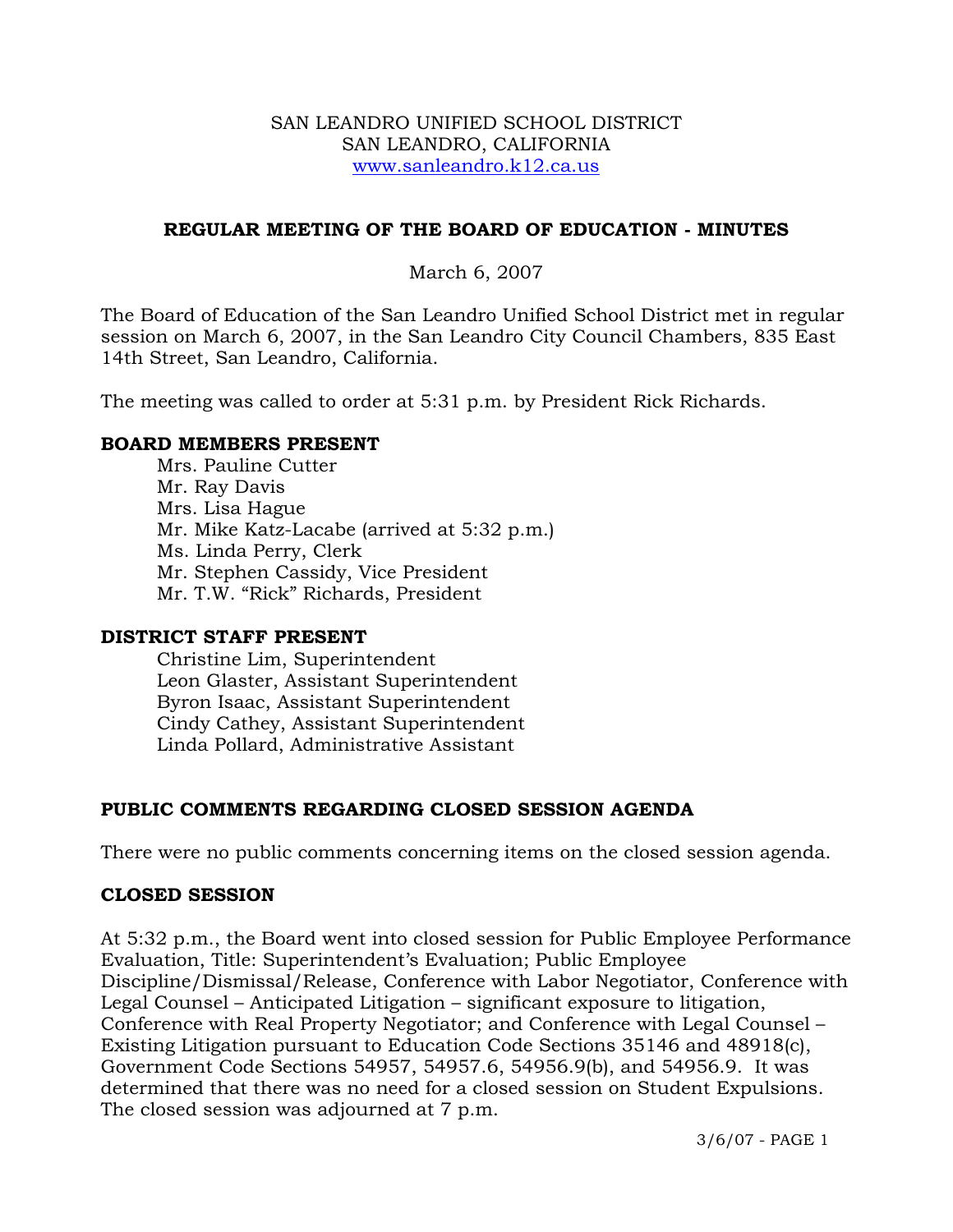The Board returned to open session at 7:10 p.m. with the Pledge of Allegiance to the Flag led by Felipe Ibarra, and San Leandro High School student, Norris Mei. President Richards said the Board had been in closed session and no action was taken.

# **APPROVAL OF AGENDA**

On a motion made by Mr. Davis and seconded by Ms. Perry, the Board approved the agenda for the regular meeting of March 6, 2007, by a 7-0 vote.

# **PRESENTATIONS**

- A Certificate of Commendation was presented to Felipe Ibarra who served as Interim Human Resources Director while the District conducted the search for the Assistant Superintendent, Human Resources. Felipe's calm leadership and steady courage resulted in many new hires and a smooth transition for the department.
- \* Ruth Alahydoian from Kelly, Northcross & Nobriga presented an update on the Refunding of 1997 Measure A Bond and the Sale of Measure B Bonds.

 She reported that Measure B Bonds (\$109 million) would be issued in several series over the next six years. The first issue, Series A, was for \$29 million and that the bonds were sold by competitive sale on February 21, and would close on March 7. The actual interest was lower than the estimated, and the growth rate higher, which meant that we would be able to stay within the tax rate commitment and issue bonds more quickly than originally estimated.

 Ms. Alahydoian said that the District also issued Refunding bonds on February 21 at a lower interest rate to replace the five outstanding 1997 Election bonds. Comparing the old debt service to new debt service, taxpayers would save \$3,435,418, which meant that the tax increase would be under the estimated \$39 per \$100,000 assessed value.

 The Board was very pleased that the results of the sale would enable the District to keep their promise to the voters. They thanked Ms. Alahydoian for her guidance and for a job well done.

Before beginning her presentation, Principal Amy Furtado proudly shared that Business Academy and Marketing Education students earned gold medals at the State DECA Conference in Costa Mesa, qualifying six students to compete at the International DECA California Conference, April 28-May 2, in Orlando, Florida.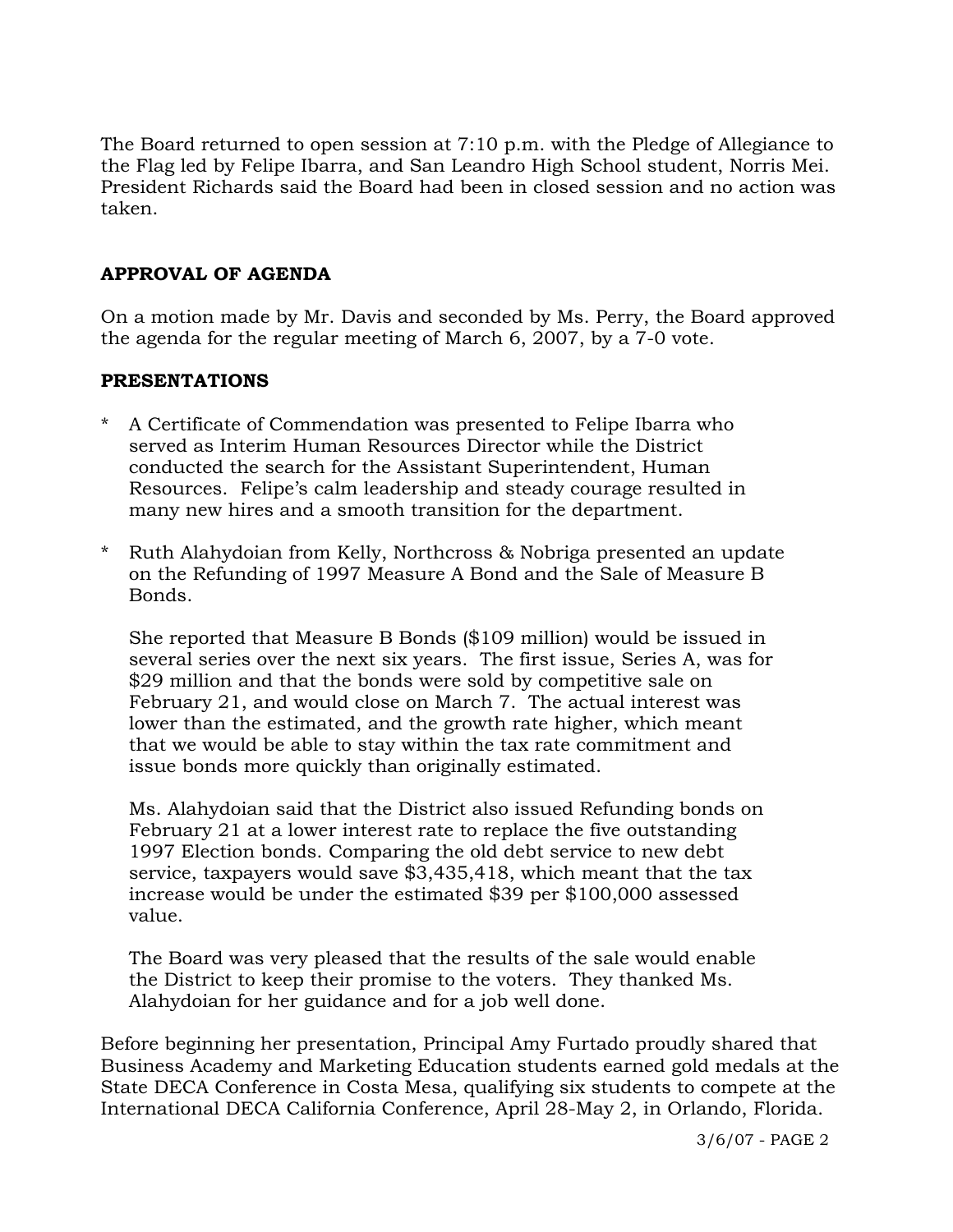She invited the Board to dine at Chevys on March 20, 2008, for a fundraising event in support of the students' trip to the conference. Chevys will donate 25% of the proceeds to their fundraising partner.

### San Leandro High School Athletic Program

 Amy Furtado, Principal of San Leandro High School, presented information related to the schools' Athletic Program including the current athletic program offerings, number of students participating in the program, program budget and operating costs.

 She said that the award winning athletic program serves students in ninth through twelfth grade, has 26 teams, with three levels of sports in football, girls' basketball, and boys' basketball. The program is highly competitive, winning Hayward Area Athletic (HAAL) championships in football, basketball, and wresting within the last two years, and that a high number of students in the program have received National Collegiate Athletic Association (NCAA) Division I scholarships.

 In addition to site and District funds, Ms. Furtado explained that the money raised by the Boosters program (\$10,000 each year) and gate receipts and fundraising (totaling \$35,000 annually) are allocated for a trainer, coaching stipends, transportation, officiating, equipment, and medical supplies. Additionally, Ms. Furtado said, as with most districts, the athletic programs are facing escalating costs, further explaining escalating costs and challenges the high school faces as it strives to continue to offer a high quality, comprehensive athletic program.

 Potential solutions offered by the principal included purchasing a bus/buses to cut down on transportation costs, Pay to Play; cutting or downsizing the sports teams and programs, stressing that the school could not continue with its deficit spending from site funds that has been occurring since the budget was cut in 2002.

The Board thanked Ms. Furtado for the enlightening presentation.

 Mr. Richards noted that the Finance Committee planned on discussing possible options and would be requesting a full accounting of the athletic budget.

 While the Board liked the idea of owning our own bus, liability issues were a concern. It was also suggested that the District survey what other districts are doing, and that a cost analysis would be helpful. In addition, the Board suggested encouraging donations and possible business/corporation sponsorships, and entering into some type of agreement with private schools for use of their buses. Mr. Cassidy thought it might be possible to use Measure B funds to purchase a bus.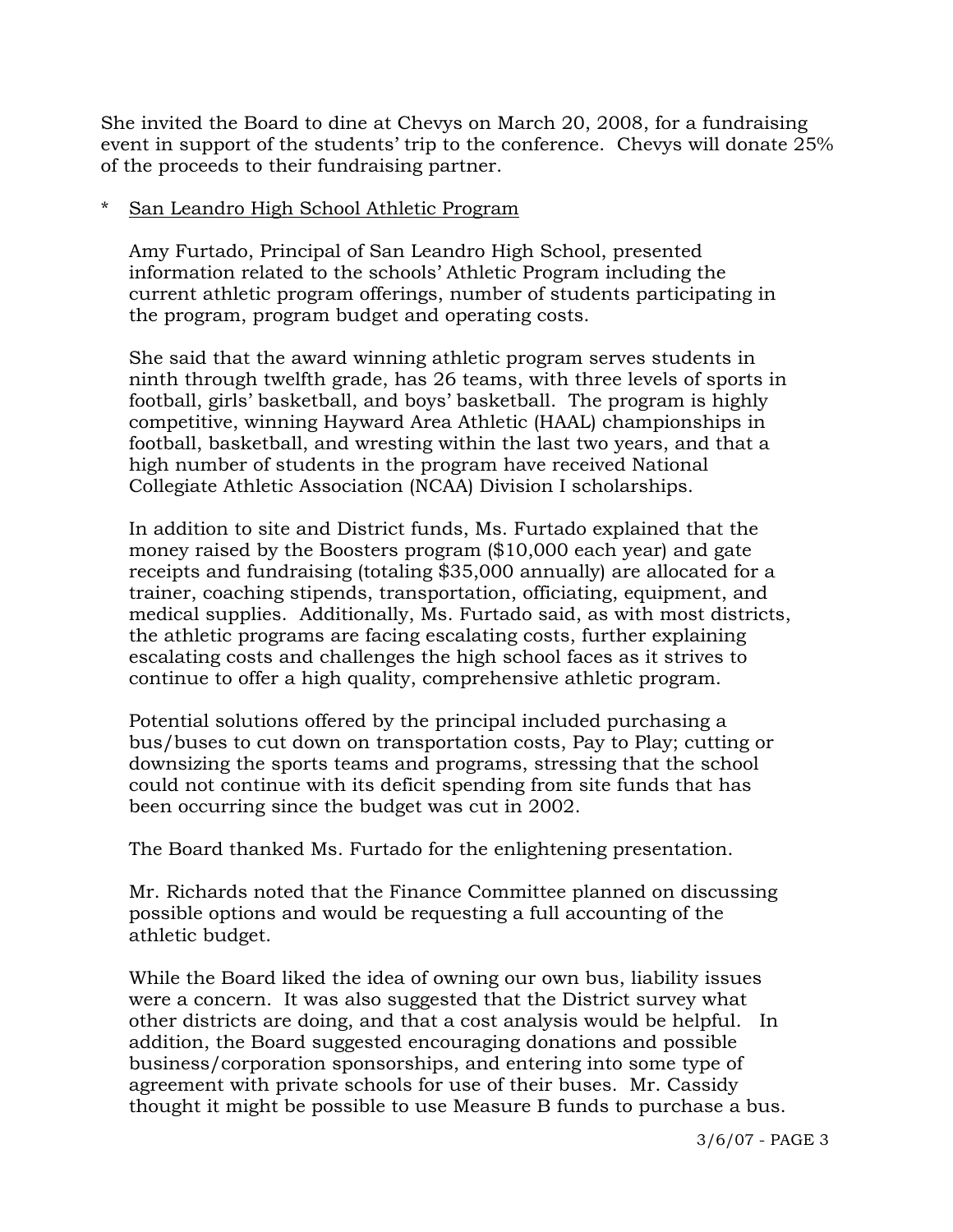While District's legal counsel strongly advised not to consider the "Pay to Play" option, Mrs. Cutter felt that until there was clear direction from the courts, staff could bring back examples of "pay to play" in other districts. However, another option would be to make a "formal request" for donations from the parents of the athletes.

 Mr. Cassidy looked forward to the Finance committee report, adding that he would hate to downsize, stressing the need to look at other revenue options.

#### \* California Healthy Kids Survey and Safe Schools Survey Results

Judith Cameron, Director of Curriculum and Instruction presented an overview of the Spring 2006 California Healthy Kids Survey as well as how our students responded to the questions. They also compared results from the 2001, 2003, and 2005 survey administration.

 She explained that as part of the state's school safety and violence prevention program, districts' administer the confidential California Healthy Kids Survey to students in grades 5, 7, 9, and 11 every two years. The survey asks students to respond to questions about alcohol, tobacco and other drug use, violence and safety, physical health and external assets/resilience). San Leandro Unified School District administered the survey for the first time in the spring of 2006.

 In the fall of 2006, the District administered a safe school survey developed by Barry Chersky, our District Safe School consultant and reviewed by members of the Secondary Safe School Support Team. This survey was administered to students in grades 6-12. The on-line survey addressed questions related to school safety, bullying, discrimination, and support systems. Student comments were also collected. Cindy M. Cathey, Assistant Superintendent of Educational Services, presented a summary of the survey results and implications for next steps. She also shared work the District and schools are doing to address the needs identified.

 Results of the student survey indicated that middle school students would like to see more adult presence, and show more concern for who they are, have more serious consequences for misbehavior, create more safe places, and have preventive measures in the classroom to stop insults. High school students indicated that more campus security, cameras, visibility of teachers, conflict mediation, more emphasis on acceptance and respect for reach other, intervening to stop rumors, and brightening the environment were areas they would like to be addressed.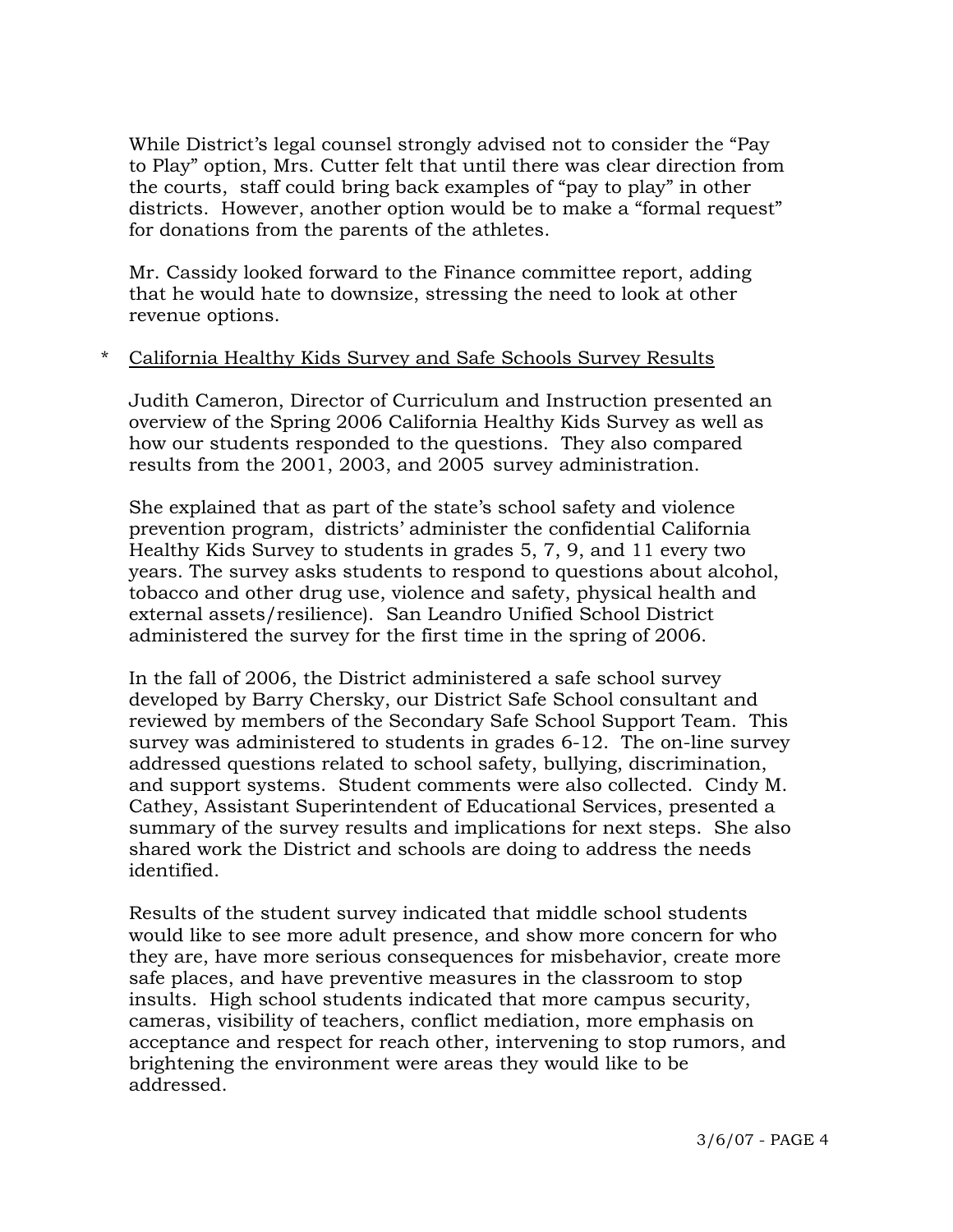Ms. Cameron and Ms. Cathey said that they would be share this information with the principals/administrators, continue to gather student voice, identify and prioritize key elements and merge with the results of the Secondary Safe School Survey.

 As part of the presentation, the Board heard testimonies from San Leandro High School students Norris Mei, President, and Rosa Lee, Treasurer, Gay-Straight Alliance (GSA), and their advisor, teacher Dewey Nguyen on the tremendous impact the Safe Schools program is having on campus.

 Mr. Dewey described the dramatic change he has witnessed on the SLHS campus since joining the faculty three years ago. He explained that as a new teacher, he wasn't' sure whether or not he would come because of the pronounced homophobic vibe on campus. However, three years later, he added that the climate is so changed that gay acceptance is now the status quo. He thanked principal Amy Furtado and Superintendent Chris Lim for their support, adding that the Superintendent's attendance at all presentations has provided great credibility. Mr. Dewey felt that what has changed is the kindness that has resulted from the Safe Schools work.

 Norris Mei said that she measures how far the culture had changed by how the membership of the GSA has grown. She credits the Day of Silence and reactions to the Safe Space posters as a way of gaining her attention, and she was proud that the GSA continues to create greater awareness, such as spearheading a photo project for National Coming Out Day, holding an Ally Week, where staff and students signed a petition that they are against Anti-LBGT behavior, and the current "Gay? Fine by me" Tee-Shirt Project.

 Rosa Lee, and Norris agreed, that they definitely feel safer now on campus, with one major change being that teachers are intervening when name-calling occurs. Norris said that she has also found as she becomes more of a role model and practices more respectful behavior, it has had a domino effect, adding "It's a big school and there's lots of dominoes."

 Suggestions and comments regarding both presentations from the Board included seeking a comparison of data with Berkeley Unified, if there were any resources available on building relationships with teachers, how the data had changed since a previous study by Girls' Inc., and possibly including questions regarding current trends on the Health Kids Survey.

 The Board appreciated the informative presentations. They thanked the students for their thoughts, adding that they are proving to be a fine example for their peers.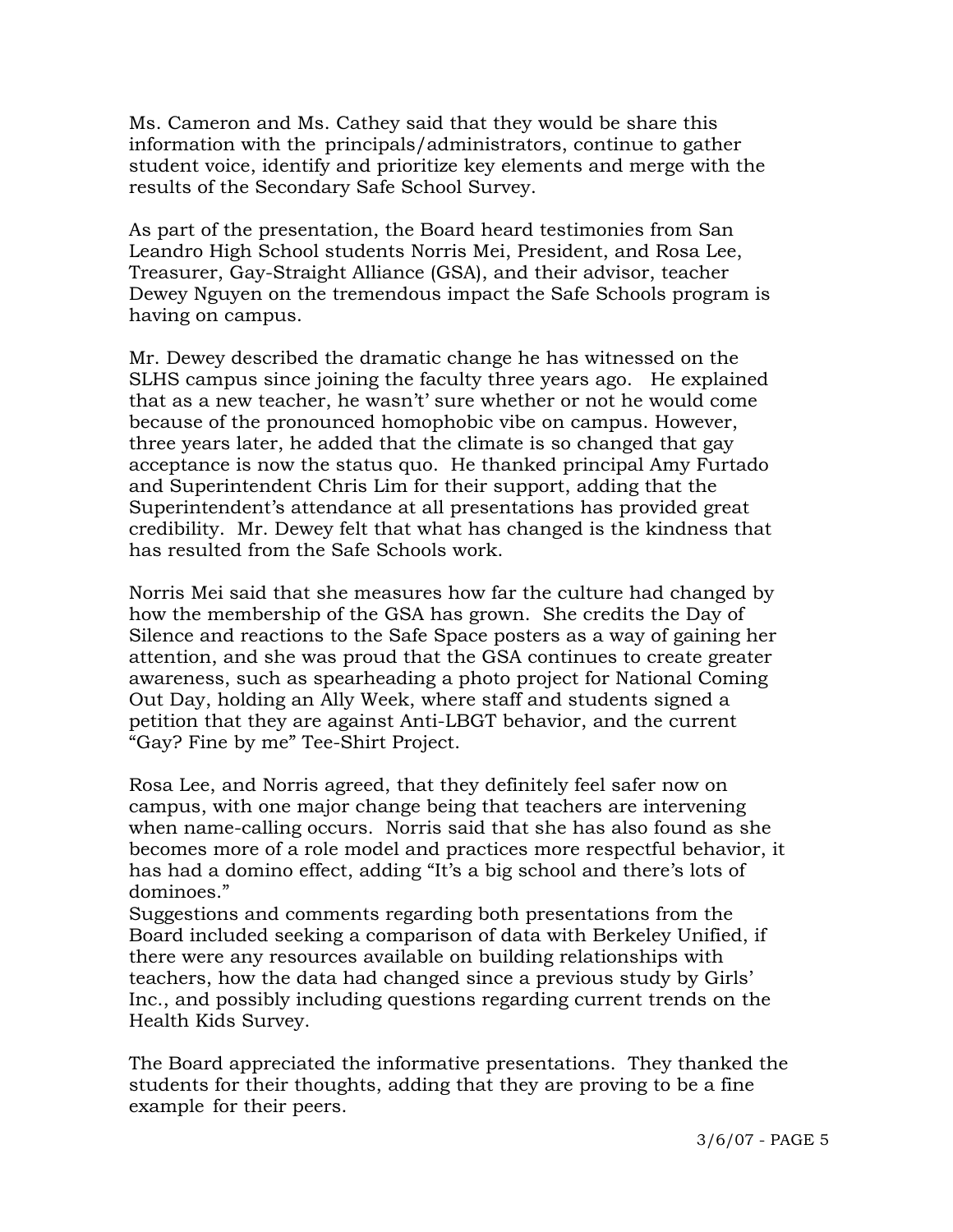**REPORTS 8:00 Time Specific**  Student Representatives' Reports – Rachel Whyte, San Leandro High School student representative updated the Board on the activities at the high school. The Junior Prom will be March 30; San Leandro High School Education and Business Academy ROP students did an outstanding job at the Northern California DECA Career Development Conference; Boys and girls basketball are in the playoffs. Girls' NCS wrestling team placed first. The musical production of Grease will be April 20-28. *Every 15 Minutes* assembly for juniors and seniors will be May 10, 11. Beautification Day will be March 10 from 8-12 noon, and juniors will be taking the SAT for the first time on that day also. The Noche de Carnival Dance sponsored by Latinos Unidos will be March 16.

> Rachel reported that the Youth Advisory's Commission's 2007 Youth Summit – World Awareness Day will be March 12, 2007, 9-2 p.m., at the Marina Community Center. The topics to be discussed will be warfare, politics, and the environment.

# **PUBLIC TESTIMONY ON NON-AGENDA ITEMS**

- Carol Alvarez thanked the Board for attending the recent Booster's Crab Feed and for their continued support of the sports programs at the high school.
- Rob Rich, a Roosevelt parent, requested that the Board review the District's rules and procedures regarding Beautification Days which he felt were unclear, unjust to the working class and low income parents, counterproductive, and unfair to the students.
- Juan Martinez asked the Board to consider providing a larger facility for the Preschool Caminito de la Escuela Con "Cri Cri" located at Washington Elementary School, which would give more children in the Spanish community an opportunity to participate in the program, stressing that "preschool is a key to success".

The Board took a break at 9:36 p.m. and reconvened at 9:45 p.m.

# **REPORTS**

1) Correspondence – Clerk Perry reported receipt of the following emails from Kathy Goodall regarding equity seminar for parents in our community; from Rob Rich regarding request for the Reform of Beautification Day Regulations and Policies; from Audrey Brown regarding San Leandro High School Art show and reception date; from Samantha Hilts regarding incident at San Leandro High School; and from Gerald Shovlin regarding

3/6/07 - PAGE 6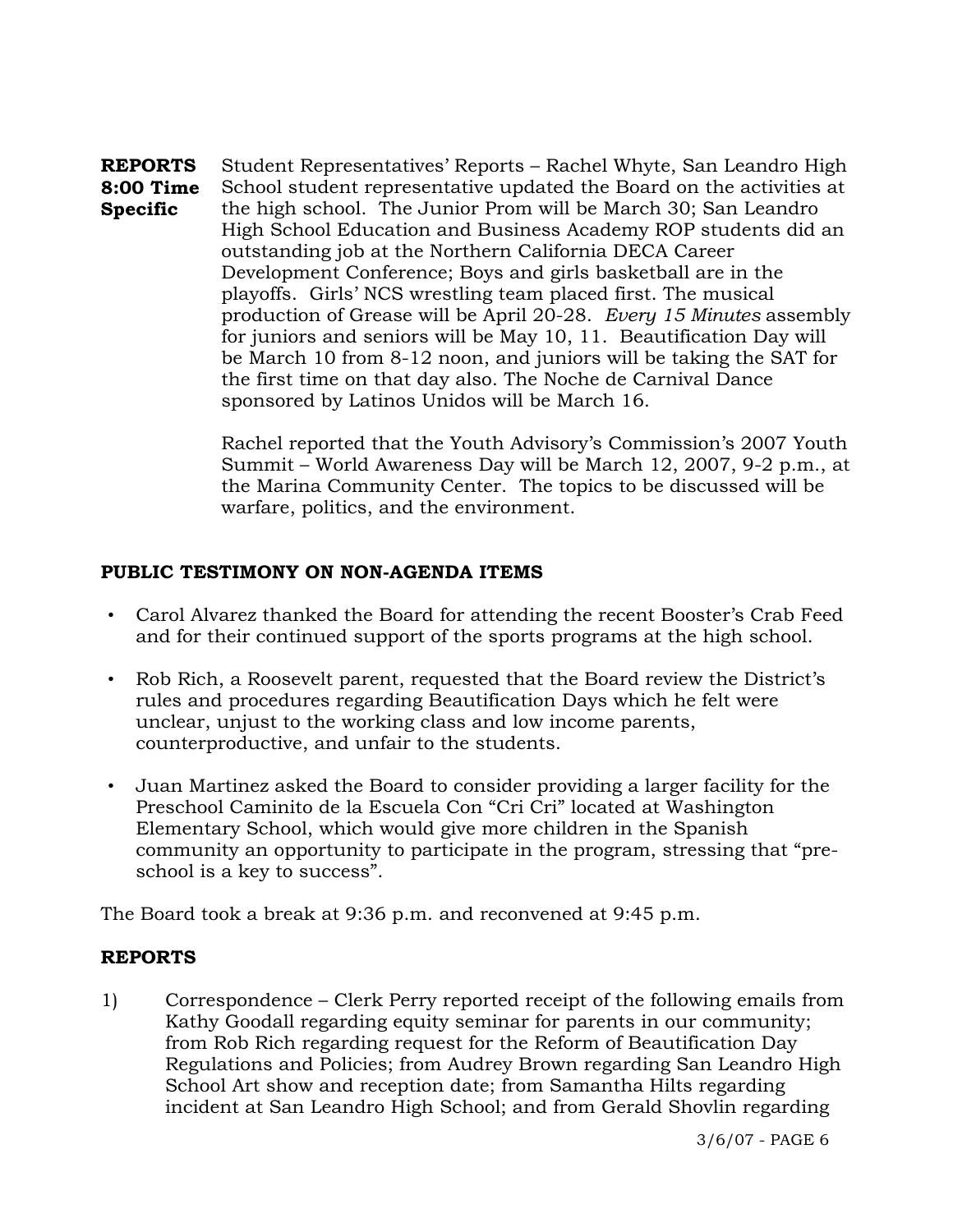support of GATE Senate Bill 736.

- 2) Superintendent's Report Superintendent Chris Lim said that the District sponsored their very first parent equity training, "Who Speaks for the Children" on February 22, reporting that it was a wonderful event, 60-70 people attended, and very positive feedback was received. The principals will now conduct their own courageous conversations around race at their school sites, and create their vision and identify more culturally responsive strategies so that our parents of under representative groups feel more comfortable coming to our schools.
	- March 5 was the Measure B Community Planning & Design Form. She thanked the members of the Measure B Steering committee (Judith Cameron, Daniel Chaja, David Lorden, Cindy Cathy, Leon Glaster, Mike Murphy, Byron Isaac, and Robin Michel (author of the presentation) for collectively communicating the journey ahead of us.

 In response to a concern from Councilmember Surlene Grant, the Superintendent said that the District would vary the dates of future community meetings in an effort to avoid any conflicts with the City Council meetings. She also noted that despite the diligent effort made to distribute flyers to the surrounding high school neighborhood, the 138th Avenue block was missed, as well as a few new homeowners' associations, adding that Teresa Zumbo, Community Service Technician, personally delivered revised flyers for the upcoming meetings to that neighborhood. The Homeowners' Association roster was also updated and flyers were then mailed out.

- The New Kindergarten Parent Reception & Orientation for incoming kindergarten students will be March 19, at the District Office. She hoped that Board members would be able to attend so that she could introduce them.
- She recognized Leon Glaster, who will be retiring on March 30, reading an excerpt from his resignation letter, "*The leadership from the Superintendent and the Board in strengthening our educational presence has afforded me a great experience and a rewarding journey. Being part of a changing community's perceptions of our District has been extremely gratifying. The experiencing of seeing citizens move from the picketing at the high school in 03-04 to now passionately embracing our vision of excellence will always be remembered. It gives me great pleasure to have been part of building new schools, renovating old schools and focusing on organizational culture."*

 She thanked Mr. Glaster for his service to San Leandro Unified School District, declaring March 20 (Mr. Glaster's last Board meeting) as "Leon Glaster Day!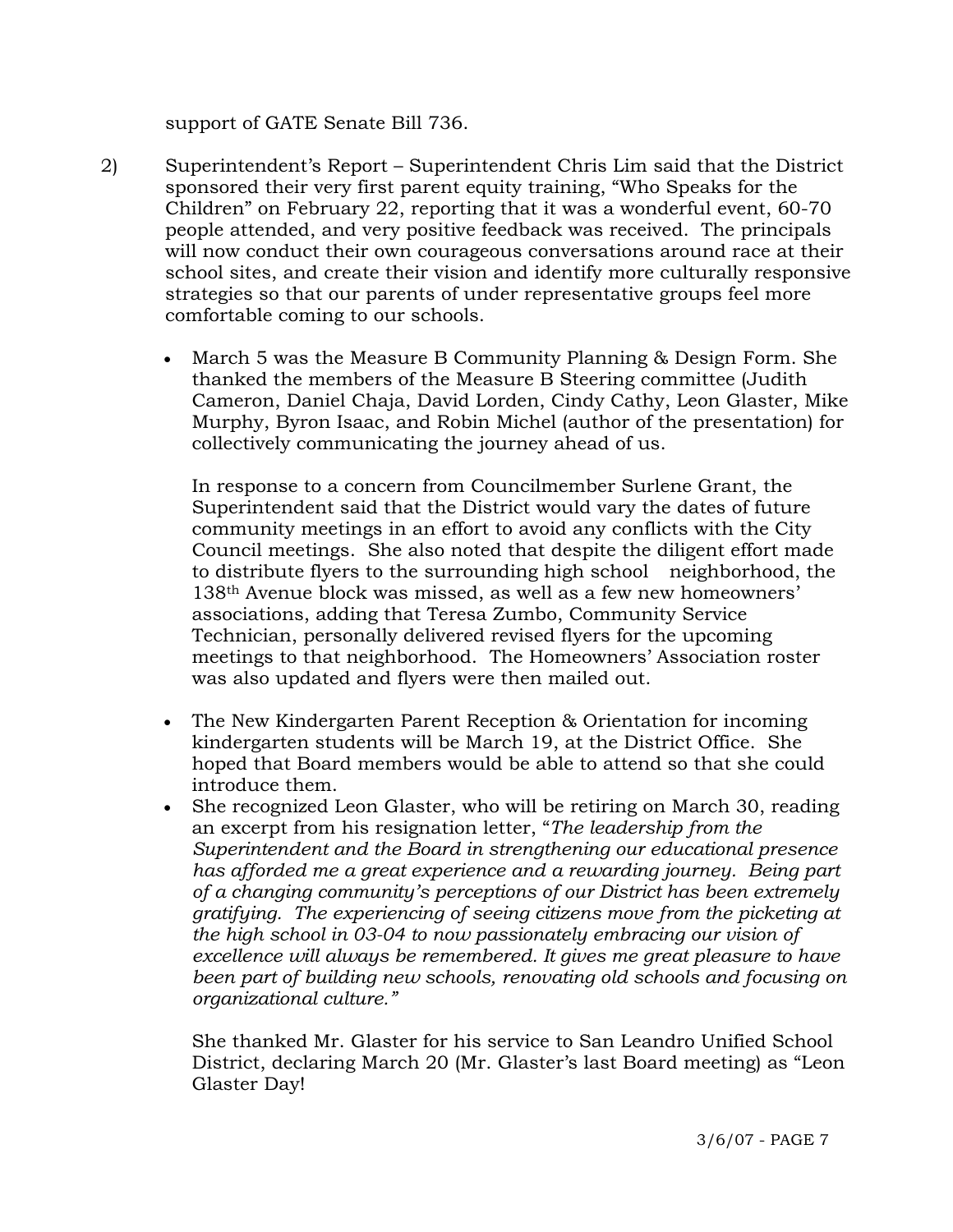Following the Superintendent's comments, Mr. Cassidy suggested that in the future, it may be beneficial to use the postal service mailing lists as a way of contacting all the residents surrounding the high school.

# 3) Board Committee Reports

- Communication- Mr. Katz reported that the committee met on February 23 and discussed ongoing communications for Measure B activities and asked Communications' Outreach Specialist Robin to report back with costs for potential methods to keep the community informed. They discussed the Board Briefs and distribution, district mailing lists, making school open houses more of a community event rather than just for parents, school tours for the community, and kindergarten preview day plans.
- Curriculum Mrs. Hague reported that the committee met on February 27 and received updates on P.E. testing, textbook adoption cycle, homework policy, math and summer school program.
- Superintendent's Evaluation Ad-Hoc Committee Mrs. Cutter reported that the committee met on March 1 and reviewed the current evaluation form. Recommendations included, updating the form with the current goals, shading in the rating section for each criteria, and only rating the goal as a whole, and requesting that the Superintendent develop an evaluation timeline. The committee also felt that the context of the mid-year evaluation update presented was sufficient back-up; however, a Board member could request additional documents on an as needed basis.
- 4) Board Representatives' Reports
	- Eden Area Regional Occupational Program Mr. Richards reported that the committee met on March 1 and approved the Second Interim Budget. One District student received a gold medal at the Skills USA Competition and will be participating in the state competition in April; six students, who participated in the DECA Career Development Conference, qualified to compete in the International DECA California conference, and a student from the District's Lighthouse/Independent Study Program was selected as "Student of the Month" for March in Auto Painting. Mr. Richards was also selected to serve as the Board chair, and Janice Friesen from Castro Valley will serve as Vice-chair for the upcoming term.

# **CONSENT ITEMS**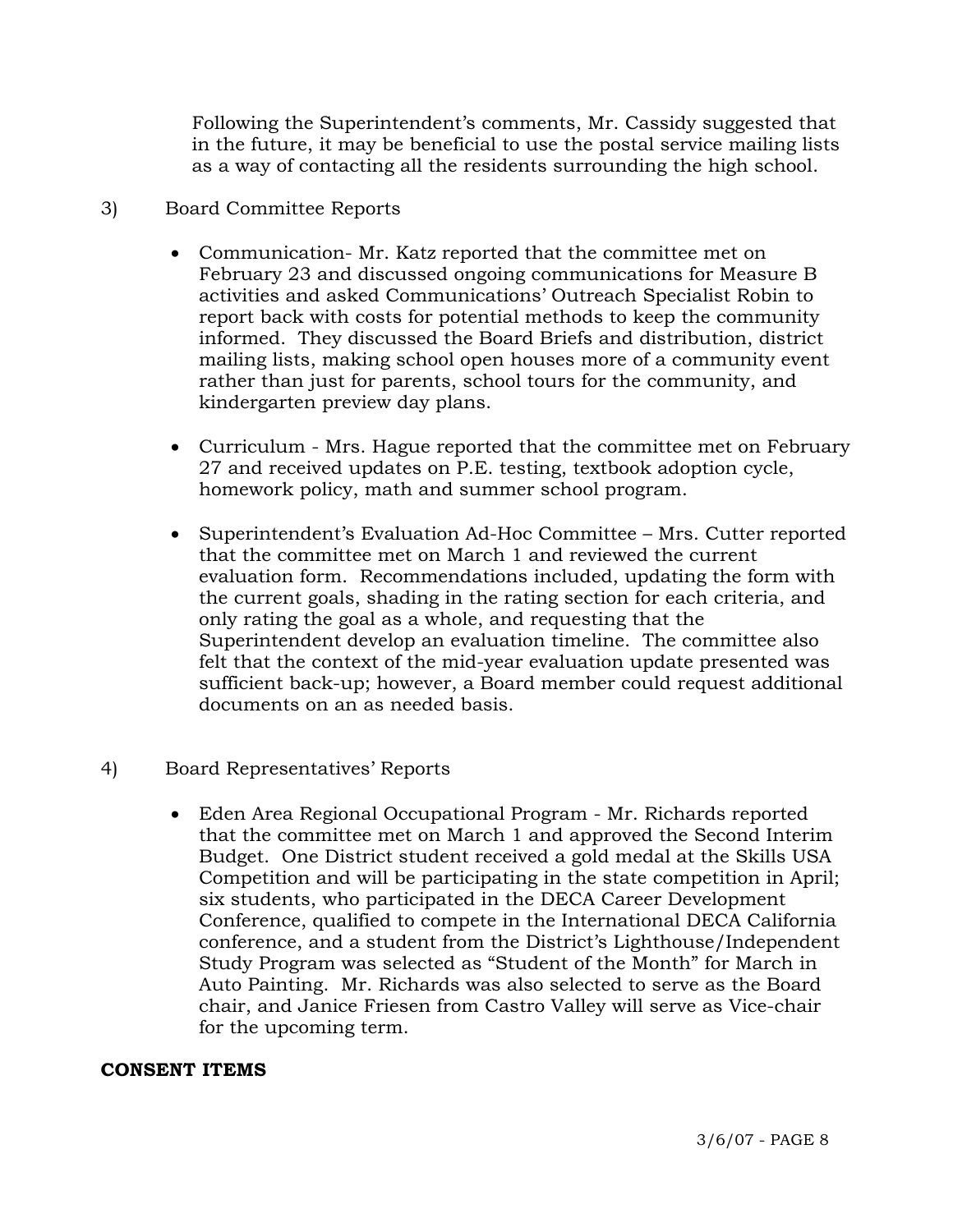Trustee Perry requested that Consent Items 1.2-C, Approval of Minutes – February 22, 2007; 1.3-C, Approval of Minutes – February 23, 2007; 4.4-C, Garfield Elementary School Windows Replacement Notice of Completion; and 4.5- C, Monroe Elementary School Windows Replacement Notice of Completion be removed from the Consent Calendar.

# General Services

1.1-C Approval of Board Minutes – February 6, 2007

# Human Resources

2.1-C Acceptance of Personnel Report

# Educational Services

- 3.1-C Acceptance of Donations
- 3.2-C Propose Stipulated Expulsion Order for Student E18-06/07
- 3.3-C Administrator Training Program Grant
- 3.4-C Career Technical Education Grant Application
- 3.5-C Violence Elimination and Safety for San Leandro (VESSL) Grant Application

# Business, Operations and Facilities

| 4.1-C | Roosevelt Library Media Center Notice of Completion                                      |
|-------|------------------------------------------------------------------------------------------|
| 4.2-C | Bancroft Middle School Interior Finishes & Lighting Improvements<br>Notice of Completion |
|       |                                                                                          |

4.3-C San Leandro High School Fence Notice of Completion

On a motion made by Mr. Davis and seconded by Mrs. Hague, the Board approved the remaining consent items by a 7-0 vote.

# General Services

1.2-C Approval of Board Minutes – February 21, 2007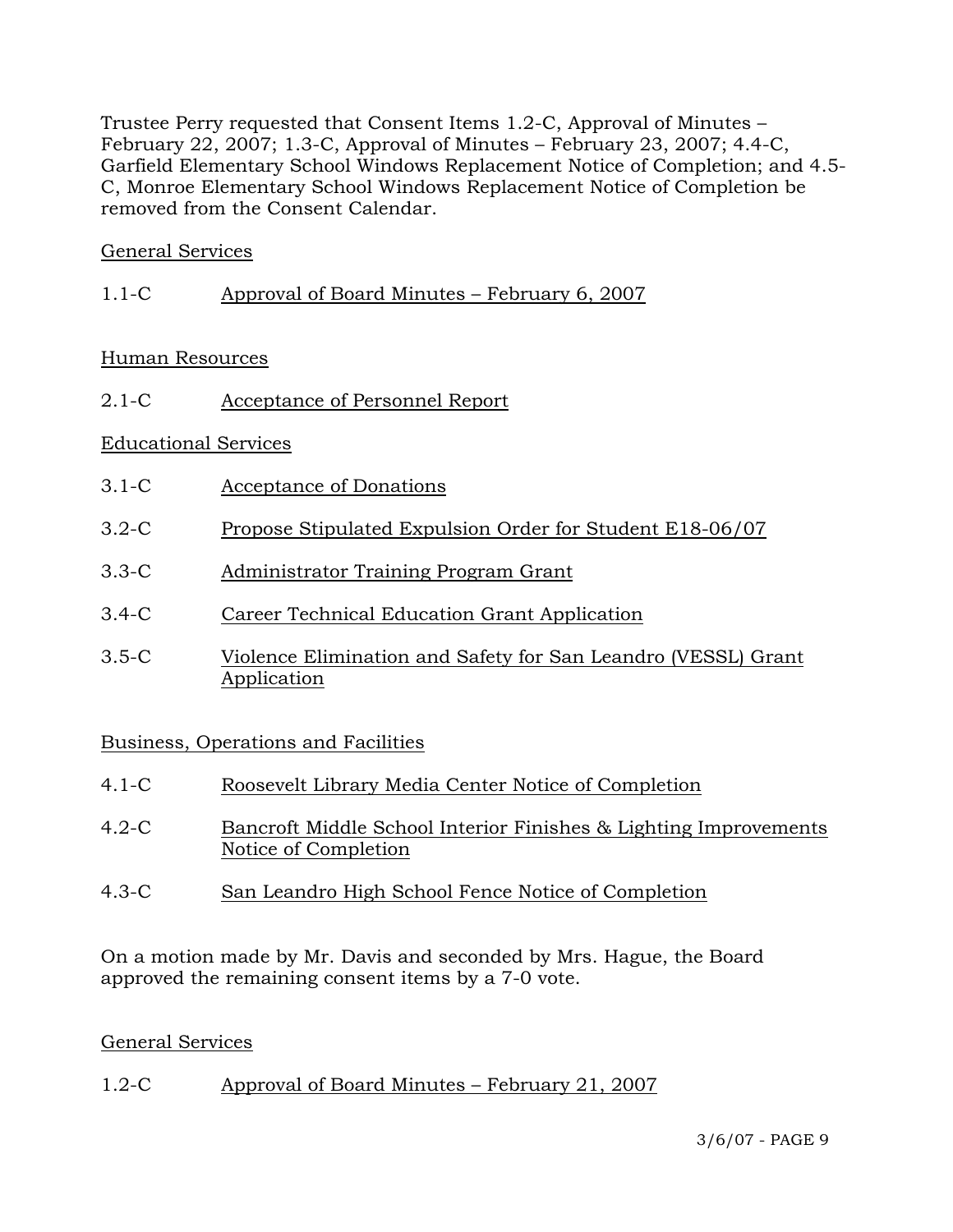Trustee Perry noted that under her Policy Committee report on page 6, "addition to *E1312.3, The Uniform Complaint Form"* needed to be included, as it was also being brought forward to the March 6 meeting for consideration.

Under her Mid Alameda County Special Education Local Area Plan report, Ms. Perry wanted it noted that in addition to updating the local plan, and completion of the self-review process with the state by June, *"all preschoolers (age 4), must be evaluated"* needed to be included in that June deadline.

On a motion made by Ms. Perry and seconded by Mr. Davis, the Board approved the February 21, 2007, Board minutes as amended by a 7-0 vote.

# 1.3-C Approval of Board Minutes – February 23, 2007

Trustee Perry said that on page 3, the first sentence of the second paragraph should read: *"It was agreed that Trustee Perry would respond to Councilmember Surlene Grant in hopes that she and the City Council would be able to attend the March 12 and 26 meetings"*.

On a motion made by Ms. Perry and seconded by Mr. Davis, the Board approved the February 23, 2007, Board minutes as amended by a 7-0 vote.

# Business Services

#### 4.4-C Garfield Elementary School Windows Replacement Notice of Completion

Trustee Perry said that the completion date of the Notice of Completion should be December 19, 2006, not 2007.

On a motion made by Ms. Perry and seconded by Mr. Davis, the Board approved the Garfield Elementary School Windows Replacement Notice of Completion, as amended, by a 7-0 vote.

#### 4.5-C Monroe Elementary School Windows Replacement Notice of Completion

Trustee Perry noted that the completion date of the Notice of Completion should read December 19, 2006, not 2007.

On a motion made by Ms. Perry and seconded by Mrs. Cutter, the Board approved the Monroe Elementary School Windows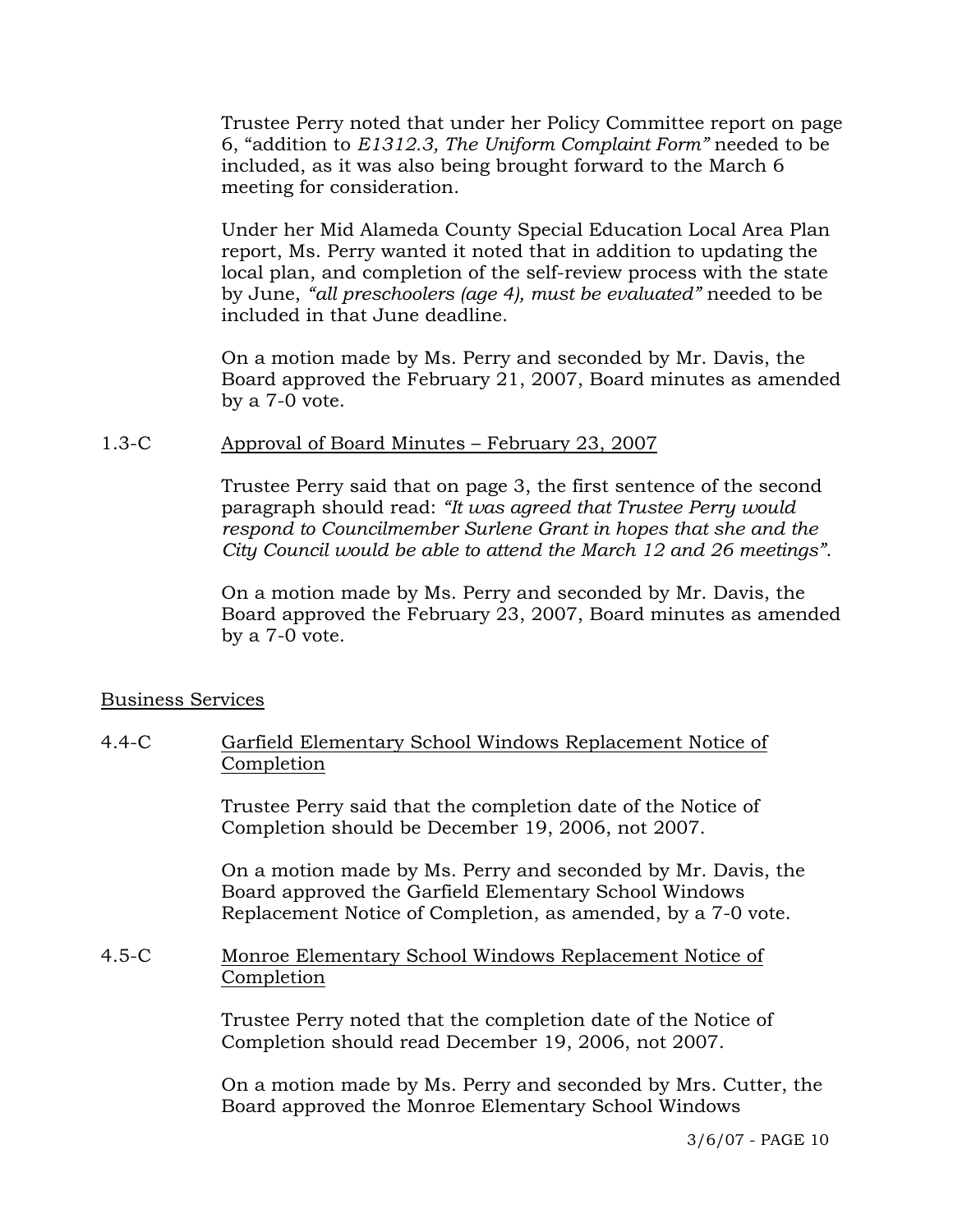# Replacement Notice of Completion, as amended, by a 7-0 vote.

#### **ACTION ITEMS**

#### General Services

#### 1.1-A Declaration of Need for Fully Qualified Educators

On a motion made by Mr. Davis and seconded by Mrs. Cutter, the Board approved the Declaration of Need for Fully Qualified Educators by a 7-0 vote.

#### **CONFERENCE ITEMS**

#### Human Resources

#### 1.1-CF Job Description for Manager, Maintenance & Operations

The Board discussed and considered approving the job description for Manager, Maintenance & Operations.

The Board continued to have some concerns with regards to this position. Mr. Cassidy felt that in addition to budgetary concerns, he would need a better understanding of the makeup of the maintenance department before he would support proceeding with posting this position. He urged the Board to consider his stand.

Responding to Mr. Davis' concern that the use of the financial savings incurred by the propose configuration had not been fully addressed, Mr. Glaster said that the \$30,000 would be placed in a special reserve fund until staff had a chance to look at the funding levels before making a final decision.

Trustees Cutter and Perry thought that because the position had previously been approved by the Board it was important to proceed with the approval of the job description and posting of the position.

On a motion made by Mrs. Cutter and seconded by Mr. Davis, the Board approved the job description for Manager, Maintenance & Operations by a 6-1 vote. Trustee Cassidy voting no.

#### Educational Services

3.1-CF Revised Board Policy 6158, and Proposed Administrative Regulations 6158 a-I, Instruction – Independent Study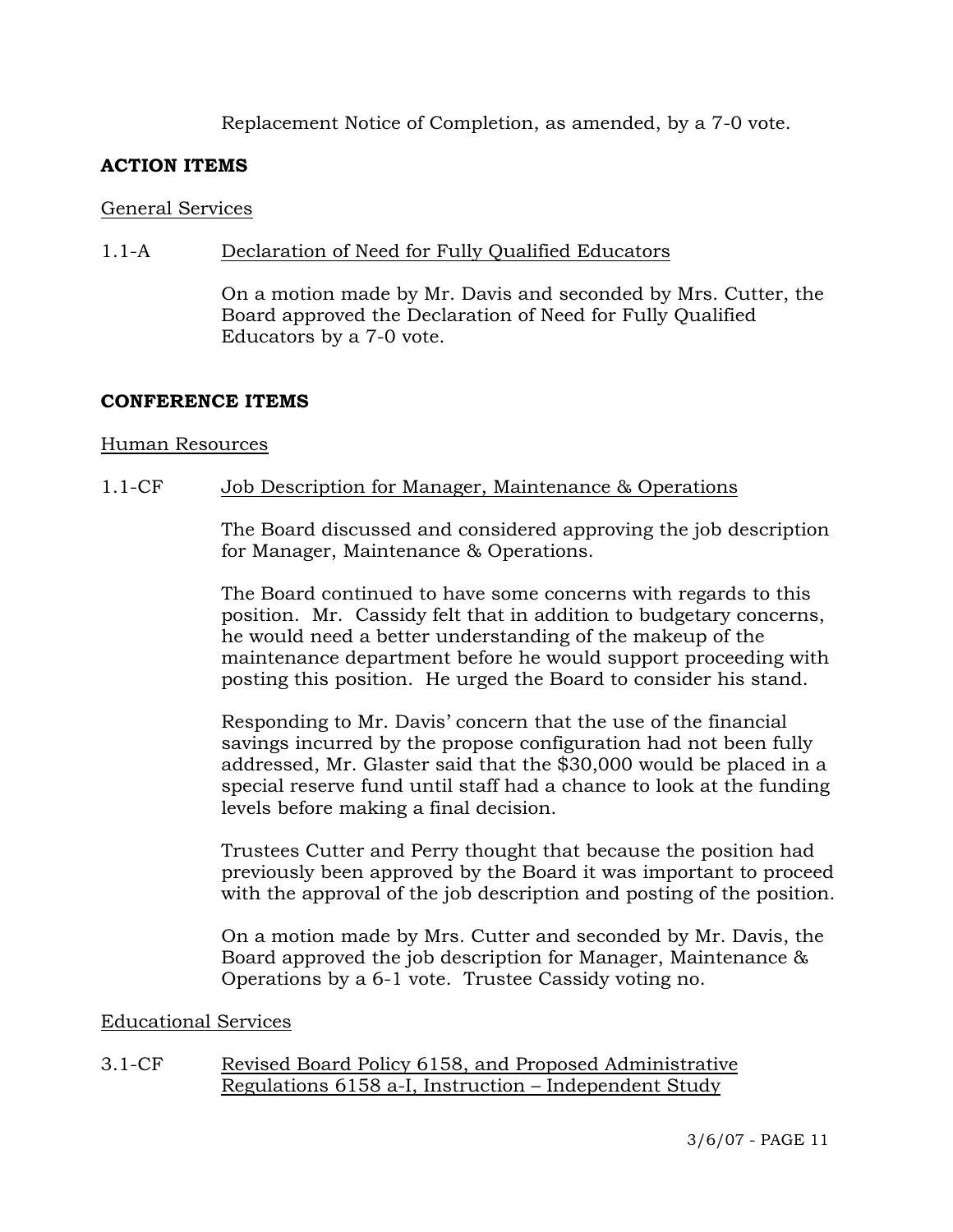The Board discussed and considered approving the revision to Board Policy 6158 and approving the proposed mandated Administrative Regulation 6158 a-i, Instruction – Independent Study.

The Board felt that the changes made to the policy were unclear as nothing was noted. Mrs. Hague suggested that changes be identified in such a way that they would be easily recognized i.e. bold.

Originally a motion was made by Mr. Davis and seconded by Ms. Perry to approve the revisions to Board Policy 6158 and approve the proposed mandated Administrative Regulation 6158 a-i, Instruction – Independent Study.

However following further discussion, a substitute motion was made by Mr. Katz and seconded by Mrs. Cutter to table and bring back the revisions to Board Policy 6158 and approve the proposed mandated Administrative Regulation 6158 a-i, Instruction – Independent Study to the March 20 Board meeting with the revisions clearly noted by a 7-0 vote.

### 3.2-CF Revised Uniform Complaint Procedure Exhibit 1312.3

The Board discussed and considered approving and replacing the revised Uniform Complaint Procedure Exhibit E1312.3.

Prior to the vote, Ms. Perry noted that the only change was an additional check box *"Discrimination against protected groups as listed above."* on the second page of the exhibit.

On a motion made by Ms. Perry and seconded by Mr. Davis, the Board approved the revised Uniform Complaint Procedure Exhibit E1312.3 by a 7-0 vote.

#### **ADDITIONAL SUGGESTIONS AND COMMENTS FROM BOARD MEMBERS**

• The Board shared their thoughts and feedback they received regarding the March 5 Measure B Community Planning & Design Forum meeting.

 The Board agreed that they were disappointed in the turnout. Another concern was the lack of applications received so far, with Mr. Davis feeling that there needed to be a greater level of outreach. Mrs. Cutter suggested possibly extending the timeline.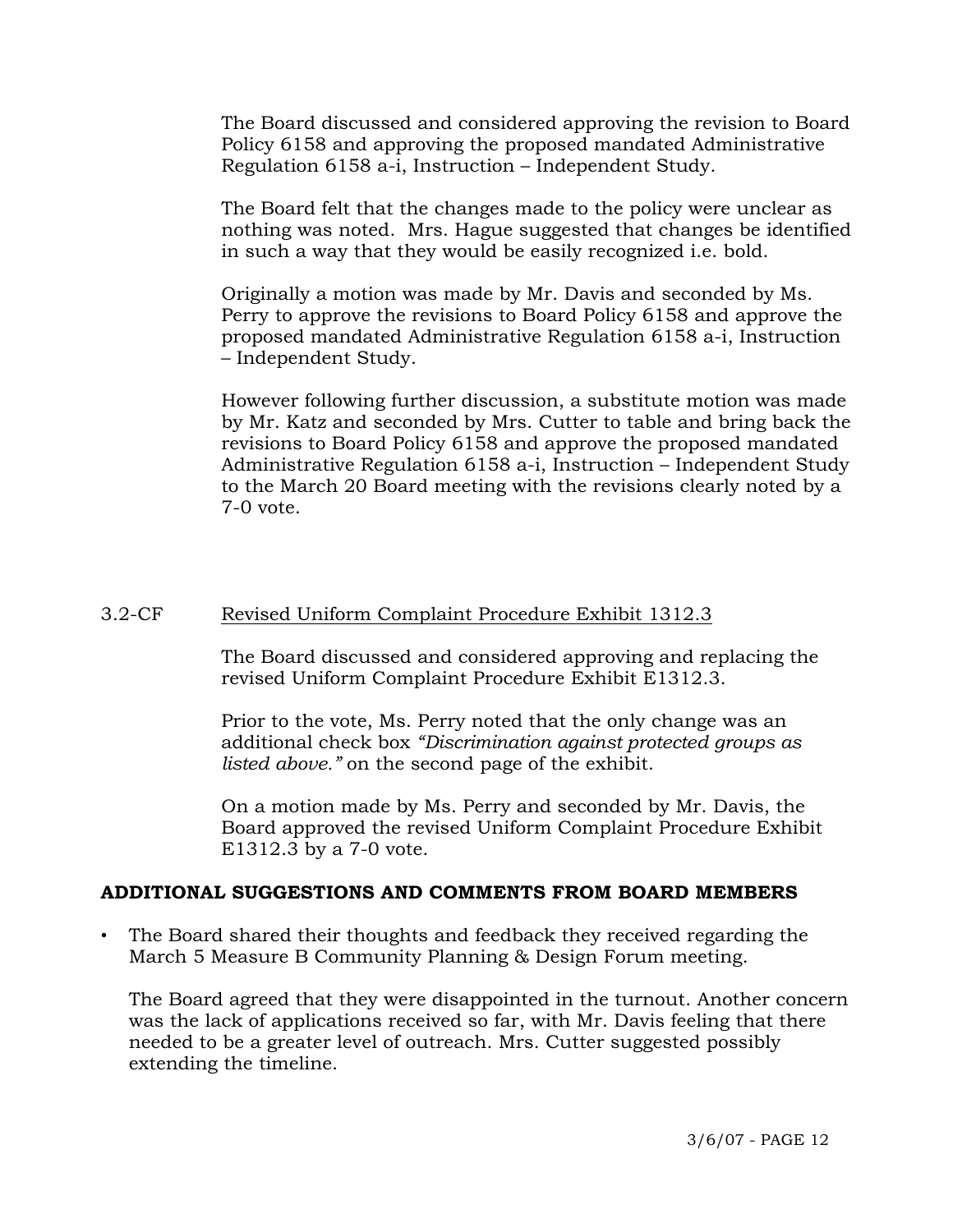Mrs. Cutter also noted that a community member expressed to her the possibility that applicants might feel they were not qualified to be part of the Design Team because the application requirements were too restrictive.

 Mr. Katz and Mrs. Cutter also felt that there needed to be a constructive format and system in place, such as a remote microphone during the question and answer period.

- Mr. Davis announced that he and his wife would like to host a party, celebrating Mr. Glaster's retirement following the City/District Liaison Committee meeting on March 15, adding that he would follow-up with an email.
- Mrs. Cutter reported that she toured the new Juvenile Hall, and that she had asked the Superintendent to update the Board on "Challenge Days". Mrs. Cutter also said that she enjoyed the recent SLHS Pirates game at Monte Vista.
- Mr. Cassidy requested a copy of the presentation from the March 5 community meeting, as he was unable to attend and a copy of the revised flyer announcing the next two Neighborhood "Town Hall" meetings. As a way of reaching out to perspective Design Team applicants he suggested possibly using the global email address, and also contacts from an earlier career tech advisory group that existed several years ago.

At 10:30 p.m., a motion made by Mr. Katz and seconded by Mrs. Hague, the Board agreed to extend the meeting to 10:45 by a 7-0 vote.

- Mr. Katz felt that the approval of the Violence Elimination and Safety for San Leandro (VESSL) Grant Application in conjunction with the Cesar Chavez Foundation and Davis Street Family Resources Center showed a great amount of progress and support of the Superintendent's goals by hiring a grant writer and working with local organizations as a way of providing better resources for our students in our District.
- Mrs. Hague announced an upcoming Pancake Breakfast fundraiser at John Muir on March 31. She also shared that through a recent conversation with a neighbor, it was discovered that the San Leandro High School parent tour for the 8th grade Muir students was scheduled for March 12, the same day as the first Neighborhood "Town Hall" meeting.
- Mr. Cassidy liked the format of the recent City newsletter, suggesting that the District consider using it as a possible model for its own newsletter. He asked Communications Outreach Specialist, Robin Michel, look into the process and cost and report back to the Communications committee with an update. He would like to have a 9th grade academy fact sheet produced as a way of addressing the questions raised by the community.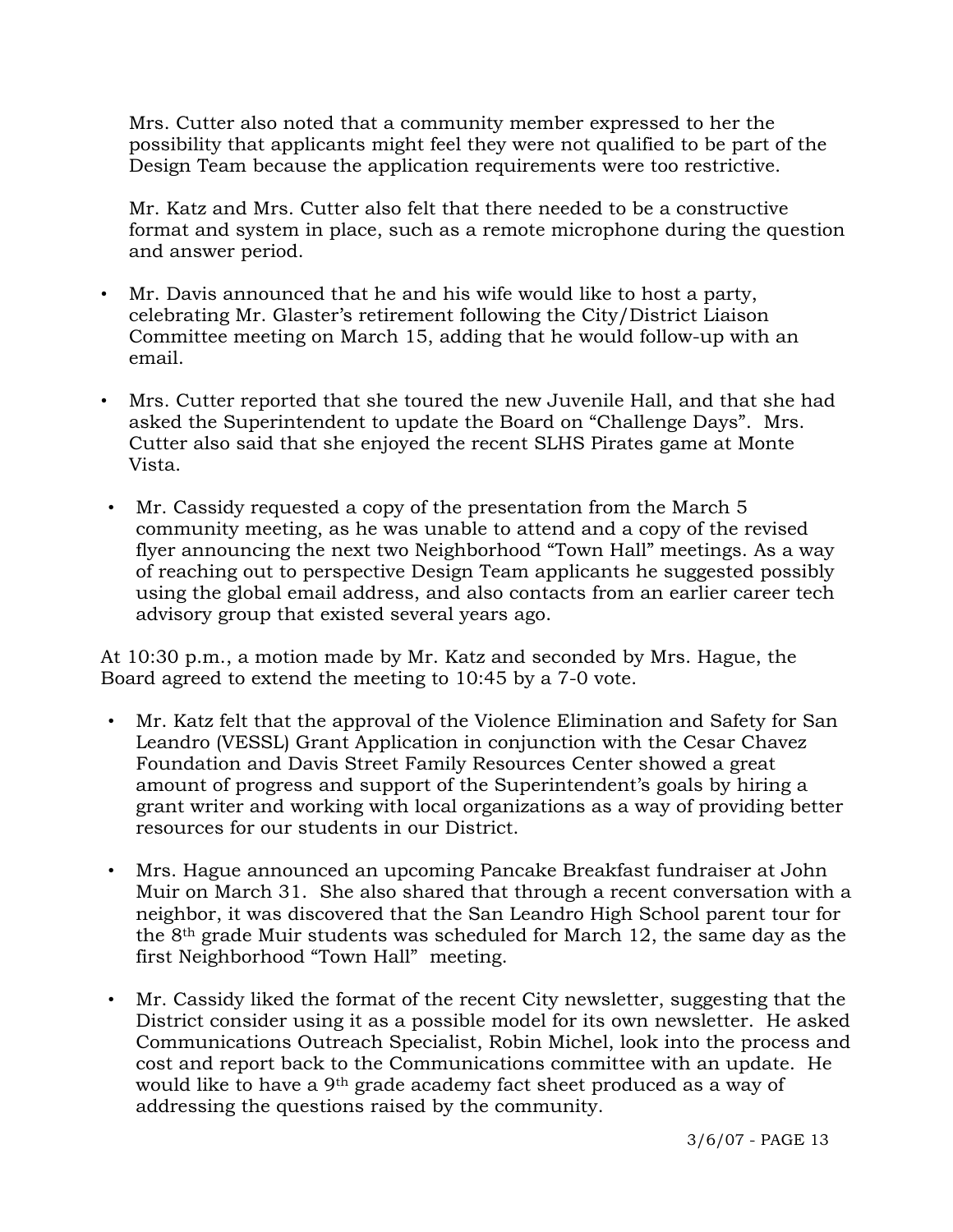• Ms. Perry asked that the meeting be adjourned in memory of Tim Trickle, who worked on the District's first bond; and Juanita Haugen, a long-time Pleasanton Board member, and former President of the California School Boards' Association.

 Ms. Perry reported on upcoming legislation: AB 599 and AB 1638 addressing equalization, and AB 36 and AB 835 related to school finance and declining enrollment. In addition to forwarding copies of those bills to the Advocacy Committee, she would also include a 22-page document listing bills focusing on education identified by CSBA, noting that none of these bills would be scheduled for hearings until after March 24.

 Alameda County School Boards' Association will be meeting on March 15. Districts will share their Superintendent's evaluation process and discuss the "Getting Down to Facts" research project on adequacy of funding which will be released on March 15.

 She reported attending the African American Business Council Career Day at the high school (along with Trustee Katz), the Booster's Crab Feed, the San Leandro High School Art Show which continues through April; Monroe's Lunar/New Year potluck and entertainment; and Roosevelt's "Radical Readers' Celebration".

 Ms. Perry asked if the "Days of Respect" referred to in the VESSL Grant application differed or supported the "Challenge Days" model. She also would like to have a list of the Career Technical Education (CTE) Advisory Committee members who approved the CTE Grant Application that was also approved tonight.

• Mrs. Cutter noted that a former San Leandro High School art student went on to be an animator on the recently released movie "Happy Feet".